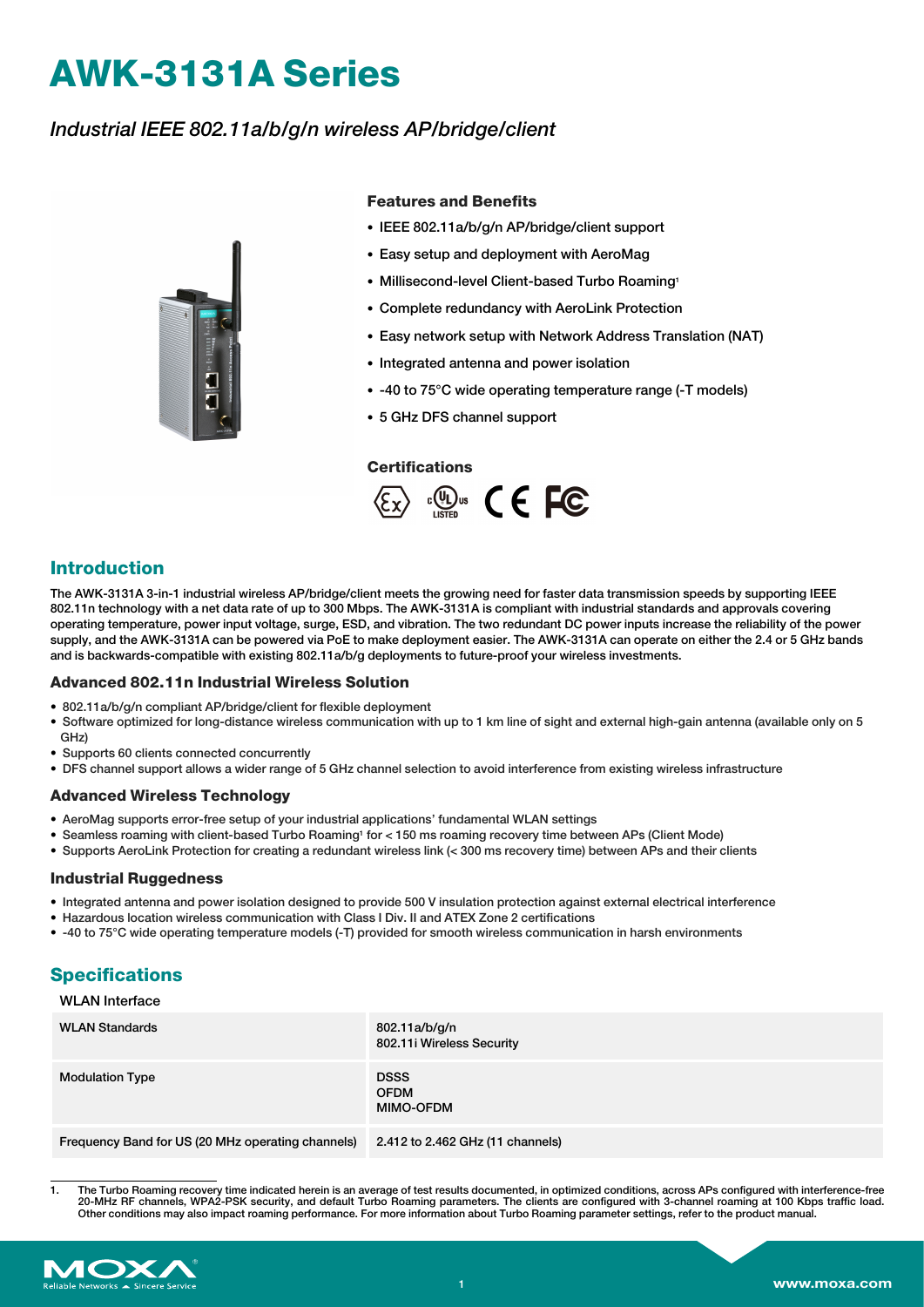|                                                             | 5.180 to 5.240 GHz (4 channels)<br>5.260 to 5.320 GHz (4 channels) <sup>2</sup><br>5.500 to 5.700 GHz (11 channels) <sup>2</sup><br>5.745 to 5.825 GHz (5 channels)  |           |           |                          |
|-------------------------------------------------------------|----------------------------------------------------------------------------------------------------------------------------------------------------------------------|-----------|-----------|--------------------------|
| Frequency Band for EU (20 MHz operating channels)           | 2.412 to 2.472 GHz (13 channels)<br>5.180 to 5.240 GHz (4 channels)<br>5.260 to 5.320 GHz (4 channels) <sup>2</sup><br>5.500 to 5.700 GHz (11 channels) <sup>2</sup> |           |           |                          |
| Frequency Band for JP (20 MHz operating channels)           | 2.412 to 2.484 GHz (14 channels)<br>5.180 to 5.240 GHz (4 channels)<br>5.260 to 5.320 GHz (4 channels) <sup>2</sup><br>5.500 to 5.700 GHz (11 channels) <sup>2</sup> |           |           |                          |
| <b>Wireless Security</b>                                    | WEP encryption (64-bit and 128-bit)<br>WPA/WPA2-Enterprise (IEEE 802.1X/RADIUS, TKIP, AES)<br>WPA/WPA2-Personal                                                      |           |           |                          |
| <b>Transmission Rate</b>                                    | 802.11b: 1 to 11 Mbps<br>802.11a/g: 6 to 54 Mbps<br>802.11n: 6.5 to 300 Mbps                                                                                         |           |           |                          |
| Transmitter Power for 802.11a                               | 23±1.5 dBm @ 6 to 24 Mbps<br>$21\pm1.5$ dBm @ 36 Mbps<br>20±1.5 dBm @ 48 Mbps<br>18±1.5 dBm @ 54 Mbps                                                                |           |           |                          |
| Transmitter Power for 802.11n (5 GHz)                       | 23±1.5 dBm @ MCS0/8 20 MHz<br>18±1.5 dBm @ MCS7/15 20 MHz<br>23±1.5 dBm @ MCS0/8 40 MHz<br>17±1.5 dBm @ MCS7/15 40 MHz                                               |           |           |                          |
| Transmitter Power for 802.11b                               | 26±1.5 dBm @ 1 Mbps<br>$26±1.5$ dBm @ 2 Mbps<br>26±1.5 dBm @ 5.5 Mbps<br>25±1.5 dBm @ 11 Mbps                                                                        |           |           |                          |
| Transmitter Power for 802.11g                               | 23±1.5 dBm @ 6 to 24 Mbps<br>$21 \pm 1.5$ dBm @ 36 Mbps<br>$19±1.5$ dBm @ 48 Mbps<br>18±1.5 dBm @ 54 Mbps                                                            |           |           |                          |
| Transmitter Power for 802.11n (2.4 GHz)                     | 23±1.5 dBm @ MCS0/8 20 MHz<br>18±1.5 dBm @ MCS7/15 20 MHz<br>23±1.5 dBm @ MCS0/8 40 MHz<br>17±1.5 dBm @ MCS7/15 40 MHz                                               |           |           |                          |
| <b>Transmitter Power</b>                                    |                                                                                                                                                                      | <b>US</b> | <b>EU</b> | JP.                      |
|                                                             | 2.4 GHz                                                                                                                                                              | 26 dBm    | 18 dBm    | 18 dBm                   |
|                                                             | 5 GHz (UNII-1)                                                                                                                                                       | 23 dBm    | 21 dBm    | 21 dBm                   |
|                                                             | 5 GHz (UNII-2)                                                                                                                                                       | 23 dBm    | 21 dBm    | 21 dBm                   |
|                                                             | 5 GHz (UNII-2e)                                                                                                                                                      | 23 dBm    | 23 dBm    | 23 dBm                   |
|                                                             | 5 GHz (UNII-3)                                                                                                                                                       | 23 dBm    | -         | $\overline{\phantom{0}}$ |
|                                                             | Note: Based on regional regulations, the maximum transmission power allowed on<br>the UNII bands is restricted in the firmware, as indicated above.                  |           |           |                          |
| Receiver Sensitivity for 802.11a (measured at 5.680<br>GHz) | Typ. -90 $@6$ Mbps<br>Typ. -88 @ 9 Mbps<br>Typ. -88 @ 12 Mbps<br>Typ. -85 @ 18 Mbps<br>Typ. -81 @ 24 Mbps                                                            |           |           |                          |

<sup>2.</sup> DFS (Dynamic Frequency Selection) channel support: In AP mode, when a radar signal is detected, the device will automatically switch to another channel.<br>However, according to regulations, after switching channels, a 60-

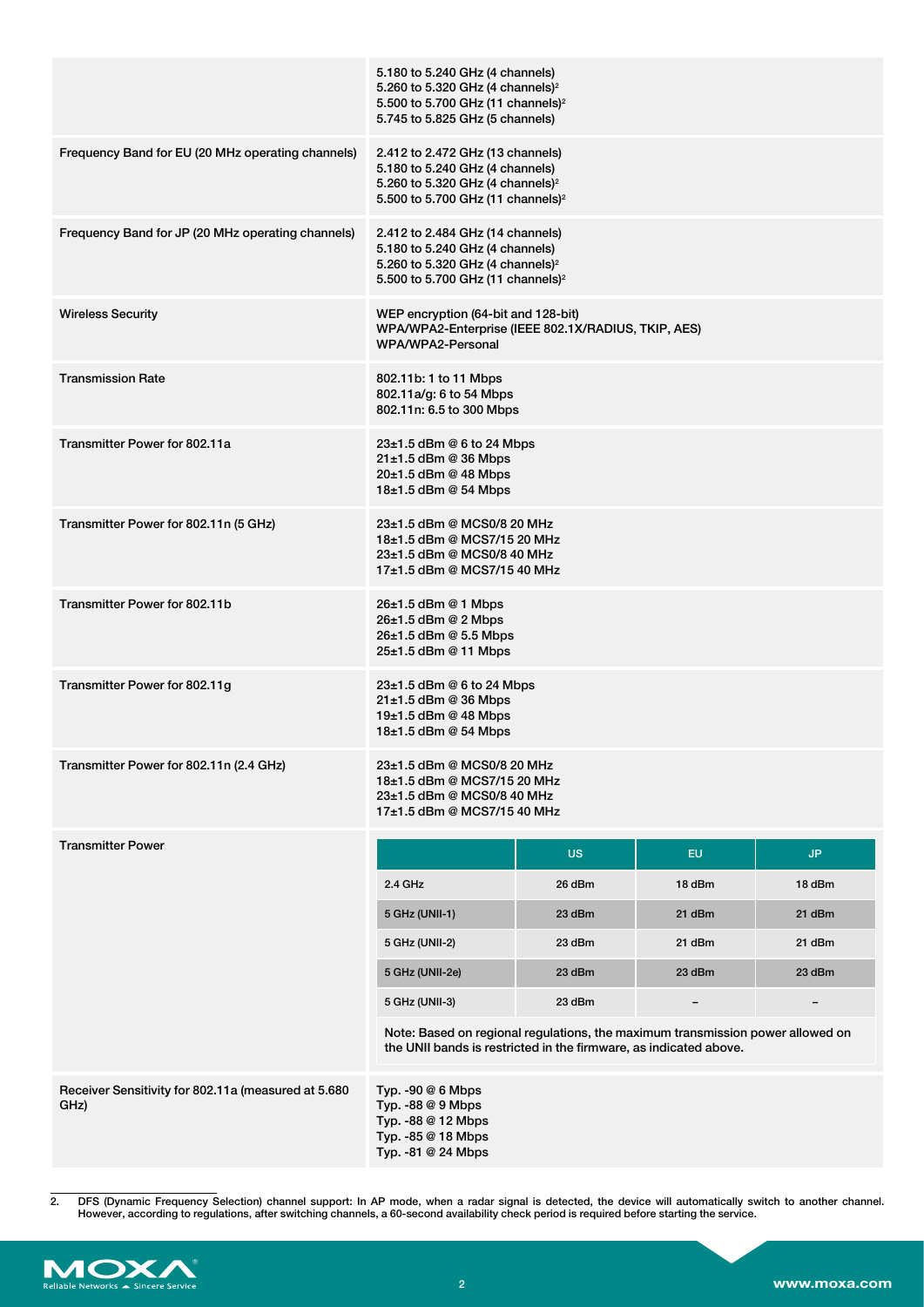|                                                                      | Typ. -78 @ 36 Mbps<br>Typ. -74 @ 48 Mbps<br>Typ. -72 @ 54 Mbps<br>Note <sup>3</sup>                                                                                                                                                                                             |
|----------------------------------------------------------------------|---------------------------------------------------------------------------------------------------------------------------------------------------------------------------------------------------------------------------------------------------------------------------------|
| Receiver Sensitivity for 802.11n (5 GHz; measured at<br>5.680 GHz)   | Typ. -69 dBm @ MCS7 20 MHz<br>Typ. -71 dBm @ MCS15 20 MHz<br>Typ. -63 dBm @ MCS7 40 MHz<br>Typ. -68 dBm @ MCS15 40 MHz<br>Note <sup>3</sup>                                                                                                                                     |
| Receiver Sensitivity for 802.11b (measured at 2.437<br>GHz)          | Typ. -93 dBm $@$ 1 Mbps<br>Typ. -93 dBm @ 2 Mbps<br>Typ. -93 dBm @ 5.5 Mbps<br>Typ. $-88$ dBm $@$ 11 Mbps                                                                                                                                                                       |
| Receiver Sensitivity for 802.11g (measured at 2.437<br>GHz)          | Typ. -88 dBm $@$ 6 Mbps<br>Typ. -86 dBm $@9$ Mbps<br>Typ. -85 dBm @ 12 Mbps<br>Typ. -85 dBm @ 18 Mbps<br>Typ. -85 dBm @ 24 Mbps<br>Typ. -82 dBm @ 36 Mbps<br>Typ. -78 dBm $@$ 48 Mbps<br>Typ. -74 dBm @ 54 Mbps                                                                 |
| Receiver Sensitivity for 802.11n (2.4 GHz; measured<br>at 2.437 GHz) | Typ. -70 dBm @ MCS7 20 MHz<br>Typ. -69 dBm @ MCS15 20 MHz<br>Typ. -67 dBm @ MCS7 40 MHz<br>Typ. -67 dBm @ MCS15 40 MHz                                                                                                                                                          |
| <b>WLAN Operation Mode</b>                                           | Access point, Client, Client-Router, Master, Slave, Sniffer                                                                                                                                                                                                                     |
| Antenna                                                              | External, 2/2 dBi, Omni-directional                                                                                                                                                                                                                                             |
| <b>Antenna Connectors</b>                                            | 2 RP-SMA female                                                                                                                                                                                                                                                                 |
| <b>Ethernet Interface</b>                                            |                                                                                                                                                                                                                                                                                 |
| <b>Standards</b>                                                     | IEEE 802.3 for 10BaseT<br>IEEE 802.3u for 100BaseT(X)<br>IEEE 802.3ab for 1000BaseT(X)<br>IEEE 802.3af for PoE<br>IEEE 802.1Q for VLAN Tagging<br>IEEE 802.1X for authentication<br>IEEE 802.1D-2004 for Spanning Tree Protocol<br>IEEE 802.1w for Rapid Spanning Tree Protocol |
| PoE Ports (10/100/1000BaseT(X), RJ45 connector)                      | $\mathbf{1}$                                                                                                                                                                                                                                                                    |
| <b>Ethernet Software Features</b>                                    |                                                                                                                                                                                                                                                                                 |
| Management                                                           | DHCP Server/Client, DNS, HTTP, IPv4, LLDP, Proxy ARP, SMTP, SNMPv1/v2c/v3,<br>Syslog, TCP/IP, Telnet, UDP, VLAN, Wireless Search Utility, MXview, MXconfig                                                                                                                      |
| Routing                                                              | Port forwarding, Static Route, NAT                                                                                                                                                                                                                                              |
| <b>Redundancy Protocols</b>                                          | <b>RSTP, STP</b>                                                                                                                                                                                                                                                                |
| Security                                                             | HTTPS/SSL, RADIUS, SSH                                                                                                                                                                                                                                                          |
| <b>Time Management</b>                                               | <b>SNTP Client</b>                                                                                                                                                                                                                                                              |
| Firewall                                                             |                                                                                                                                                                                                                                                                                 |
| <b>Filter</b>                                                        | ICMP, MAC address, IP protocol, Port-based                                                                                                                                                                                                                                      |
| Serial Interface                                                     |                                                                                                                                                                                                                                                                                 |
| <b>Console Port</b>                                                  | RS-232, 8-pin RJ45                                                                                                                                                                                                                                                              |

<sup>3.</sup> Due to a limitation in the receiver sensitivity performance for channels 153 and 161, it is recommended to avoid using these channels in your critical applications.

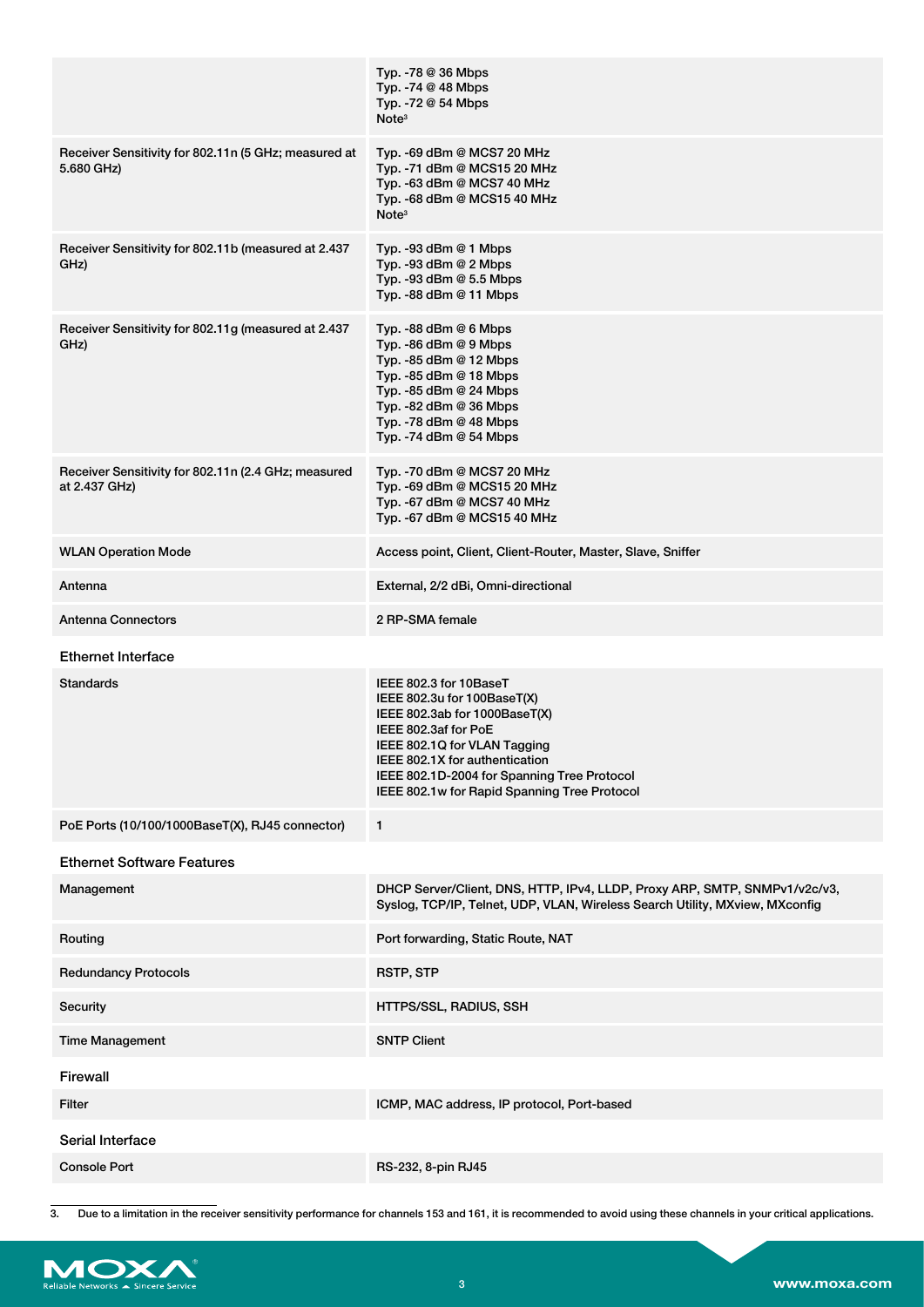## LED Interface

| <b>LED Indicators</b>                  | PWR1, PWR2, PoE, FAULT, STATE, SIGNAL, WLAN, LAN                                                                                                                                                                                          |
|----------------------------------------|-------------------------------------------------------------------------------------------------------------------------------------------------------------------------------------------------------------------------------------------|
| Input/Output Interface                 |                                                                                                                                                                                                                                           |
| <b>Digital Inputs</b>                  | $\mathbf{2}$<br>Max. input current: 8 mA<br>$+13$ to $+30$ V for state 1<br>$+3$ to -30 V for state 0                                                                                                                                     |
| <b>Alarm Contact Channels</b>          | Relay output with current carrying capacity of 1 A @ 24 VDC                                                                                                                                                                               |
| <b>Buttons</b>                         | <b>Reset button</b>                                                                                                                                                                                                                       |
| <b>Physical Characteristics</b>        |                                                                                                                                                                                                                                           |
| Housing                                | Metal                                                                                                                                                                                                                                     |
| <b>IP Rating</b>                       | <b>IP30</b>                                                                                                                                                                                                                               |
| <b>Dimensions</b>                      | 52.7 x 135 x 105 mm (2.08 x 5.32 x 4.13 in)                                                                                                                                                                                               |
| Weight                                 | 860 g (1.9 lb)                                                                                                                                                                                                                            |
| Installation                           | DIN-rail mounting, Wall mounting (with optional kit)                                                                                                                                                                                      |
| <b>Power Parameters</b>                |                                                                                                                                                                                                                                           |
| <b>Input Current</b>                   | $0.6$ A @ 12 VDC, 0.15 A @ 48 VDC                                                                                                                                                                                                         |
| <b>Input Voltage</b>                   | 12 to 48 VDC, Redundant dual inputs, 48 VDC Power-over-Ethernet                                                                                                                                                                           |
| <b>Power Connector</b>                 | 1 removable 10-contact terminal block(s)                                                                                                                                                                                                  |
| <b>Power Consumption</b>               | 7.2 W (max.)                                                                                                                                                                                                                              |
| <b>Reverse Polarity Protection</b>     | Supported                                                                                                                                                                                                                                 |
| <b>Environmental Limits</b>            |                                                                                                                                                                                                                                           |
| <b>Operating Temperature</b>           | Standard Models: -25 to 60°C (-13 to 140°F)<br>Wide Temp. Models: -40 to 75°C (-40 to 167°F)                                                                                                                                              |
| Storage Temperature (package included) | -40 to 85°C (-40 to 185°F)                                                                                                                                                                                                                |
| <b>Ambient Relative Humidity</b>       | 5 to 95% (non-condensing)                                                                                                                                                                                                                 |
| <b>Standards and Certifications</b>    |                                                                                                                                                                                                                                           |
| <b>EMC</b>                             | EN 61000-6-2/-6-4                                                                                                                                                                                                                         |
| EMI                                    | CISPR 32, FCC Part 15B Class B                                                                                                                                                                                                            |
| <b>EMS</b>                             | IEC 61000-4-2 ESD: Contact: 8 kV; Air: 15 kV<br>IEC 61000-4-3 RS: 80 MHz to 1 GHz: 3 V/m<br>IEC 61000-4-4 EFT: Power: 2 kV; Signal: 2 kV<br>IEC 61000-4-5 Surge: Power: 2 kV; Signal: 1 kV<br>IEC 61000-4-6 CS: 3 V<br>IEC 61000-4-8 PFMF |
| <b>Hazardous Locations</b>             | ATEX, Class I Division 2, IECEx                                                                                                                                                                                                           |
| Radio                                  | EN 300 328, EN 301 489-1/17, EN 301 893, FCC ID SLE-WAPN008, ANATEL, MIC, NCC,<br>RCM, SRRC, WPC, KC, RCM                                                                                                                                 |
| Safety                                 | EN 60950-1, UL 60950-1                                                                                                                                                                                                                    |
| Vibration                              | IEC 60068-2-6                                                                                                                                                                                                                             |

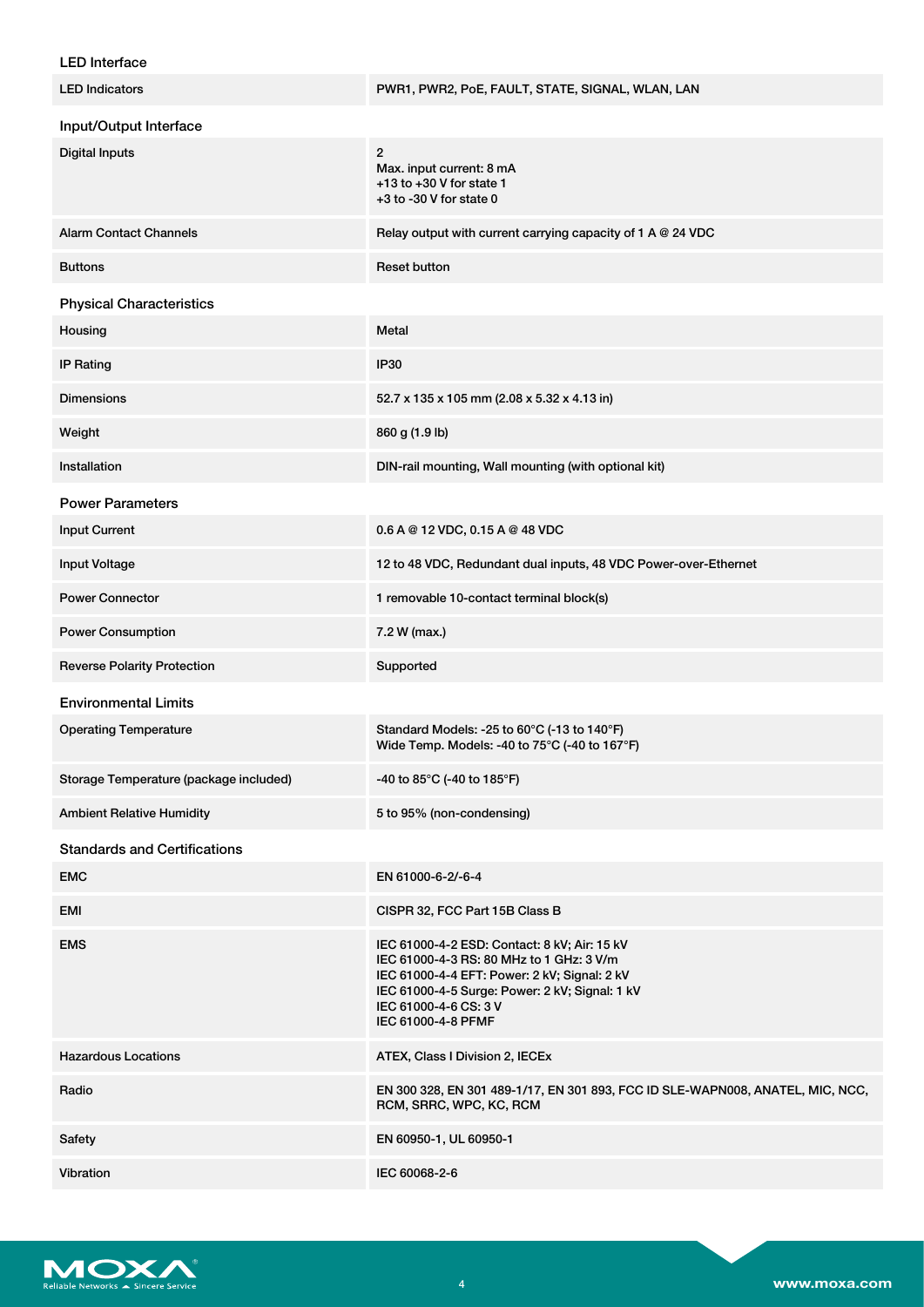## MTBF

| Time                    | 570,854 hrs                                                                        |
|-------------------------|------------------------------------------------------------------------------------|
| <b>Standards</b>        | Telcordia SR332                                                                    |
| Warranty                |                                                                                    |
| <b>Warranty Period</b>  | 5 years                                                                            |
| <b>Details</b>          | See www.moxa.com/warranty                                                          |
| Package Contents        |                                                                                    |
| Device                  | 1 x AWK-3131A Series wireless AP/bridge/client                                     |
| <b>Installation Kit</b> | 2 x cap, plastic, for RJ45 port<br>1 x cable holder with screw<br>1 x DIN-rail kit |
| Antenna                 | 2 x 2.4/5 GHz antenna                                                              |
| Documentation           | 1 x quick installation guide<br>1 x warranty card                                  |

## **Dimensions**

Unit: mm (inch)



Front View

**Rear View** 

Side View

Top and Bottom Views

# **Ordering Information**

| <b>Model Name</b> | <b>Band</b> | <b>Standards</b> | <b>Operating Temp.</b>   |
|-------------------|-------------|------------------|--------------------------|
| AWK-3131A-EU      | <b>EU</b>   | 802.11a/b/g/n    | $-25$ to 60 $^{\circ}$ C |
| AWK-3131A-EU-T    | <b>EU</b>   | 802.11a/b/g/n    | -40 to $75^{\circ}$ C    |
| AWK-3131A-JP      | <b>JP</b>   | 802.11a/b/g/n    | $-25$ to 60 $^{\circ}$ C |
| AWK-3131A-JP-T    | <b>JP</b>   | 802.11a/b/g/n    | -40 to $75^{\circ}$ C    |
| AWK-3131A-US      | <b>US</b>   | 802.11a/b/g/n    | $-25$ to 60 $^{\circ}$ C |
| AWK-3131A-US-T    | <b>US</b>   | 802.11a/b/g/n    | -40 to $75^{\circ}$ C    |